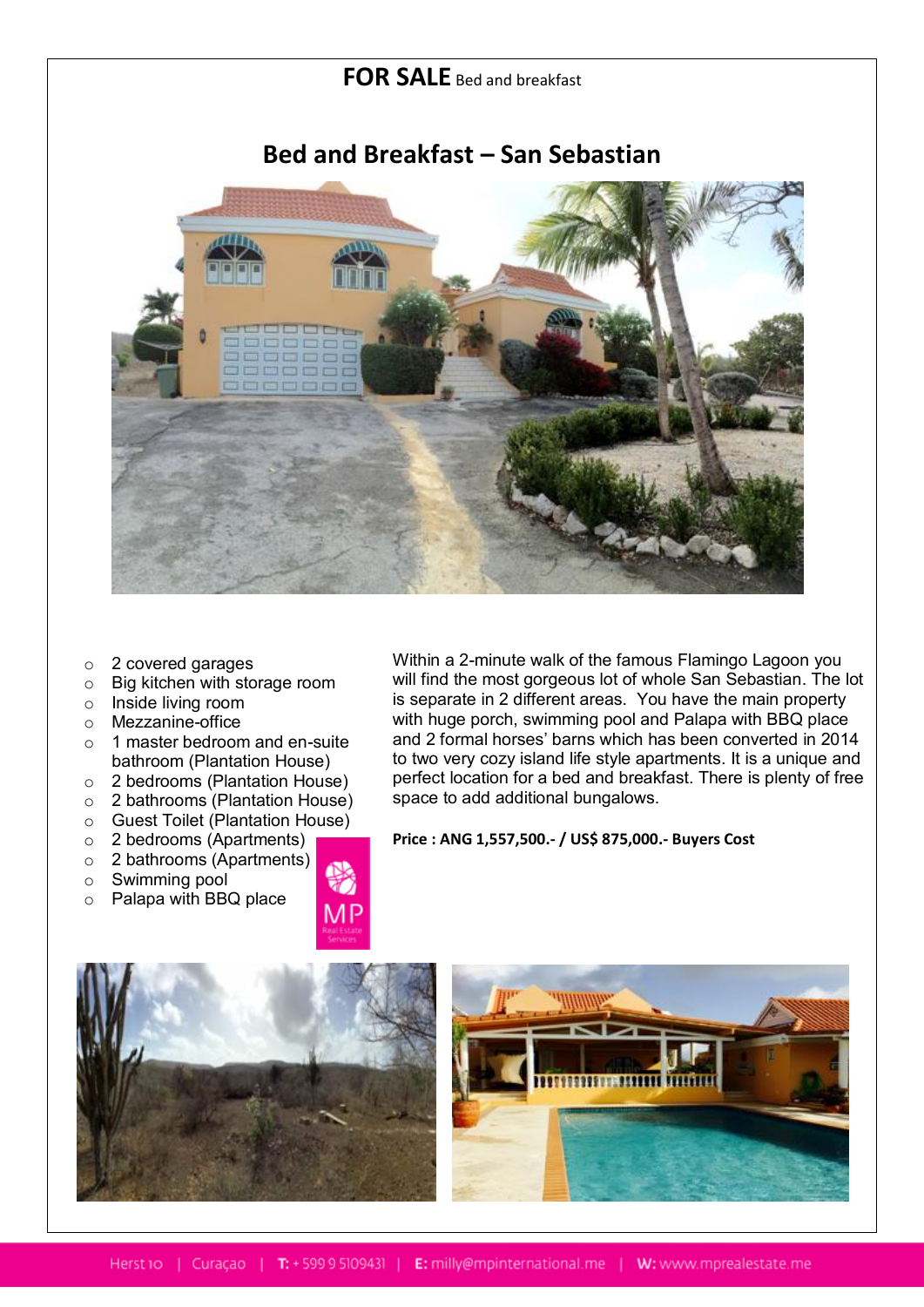





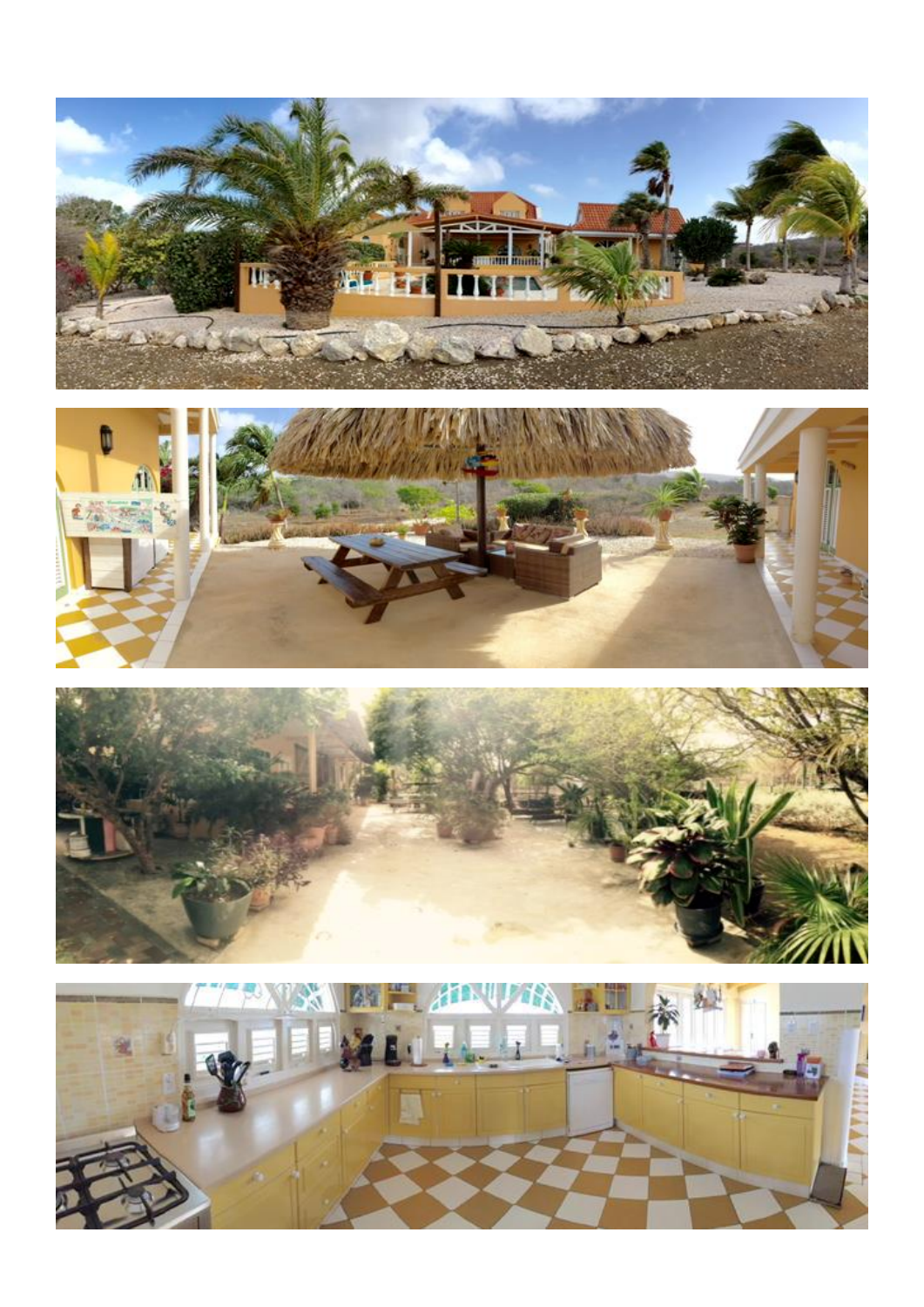



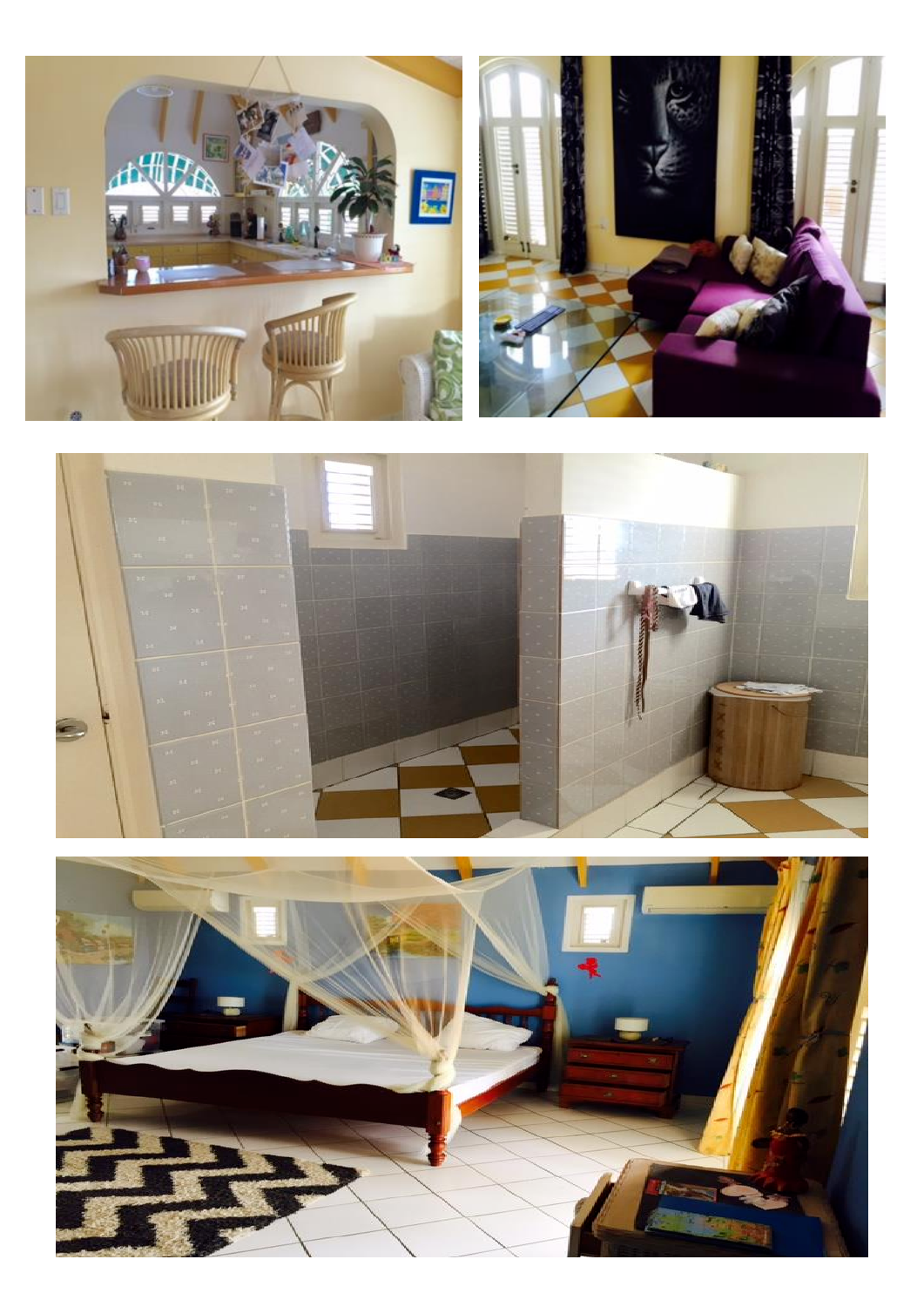Within a 2-minute walk of the famous Flamingo Lagoon you will find the most gorgeous lot of whole San Sebastian. The lot is separate in 2 different areas. You have the main property with huge porch, swimming pool and Palapa with a BBQ place and 2 formal horses' barns which has been converted in 2014 to a two very cozy island life apartments. It is a unique and perfect location for a bed and breakfast. There is plenty of free space to add additional apartments.

While maintaining the traditional Curacao islands style architecture, this villa has been optimized to take advantage of the mild tropical weather and its beautiful surroundings for island style living in the fresh trade winds.

The large completely faced lot size (+1 hectare) creates an ambiances of space, nature and privacy with no home owner association rules and very friendly, safe neighborhood.

The property is located within 3 minutes from among the most beautiful beaches of the island, within 5 minutes from the villages of Terra Cora and Daniel where you can find doctor offices, minimarkets, pharmacy, gas station etc., at 15 minutes from the international airport Hato, 15 minutes from among the biggest supermarkets and 25 minutes from downtown Willemstad.

- o 2 covered garages
- o Big kitchen with storage room
- o Inside living room
- o Mezzanine-office
- o 1 master bedroom and en-suite bathroom (Plantation House)
- o 2 bedrooms (Plantation House)
- o 2 bathrooms (Plantation House)
- o Guest Toilet (Plantation House)
- o 2 bedrooms (Apartments)
- o 2 bathrooms (Apartments)
- o Swimming pool
- o Palapa with BBQ place

## **Price: ANG 1,557,500.- /US\$ 875,000.- Buyers Cost**